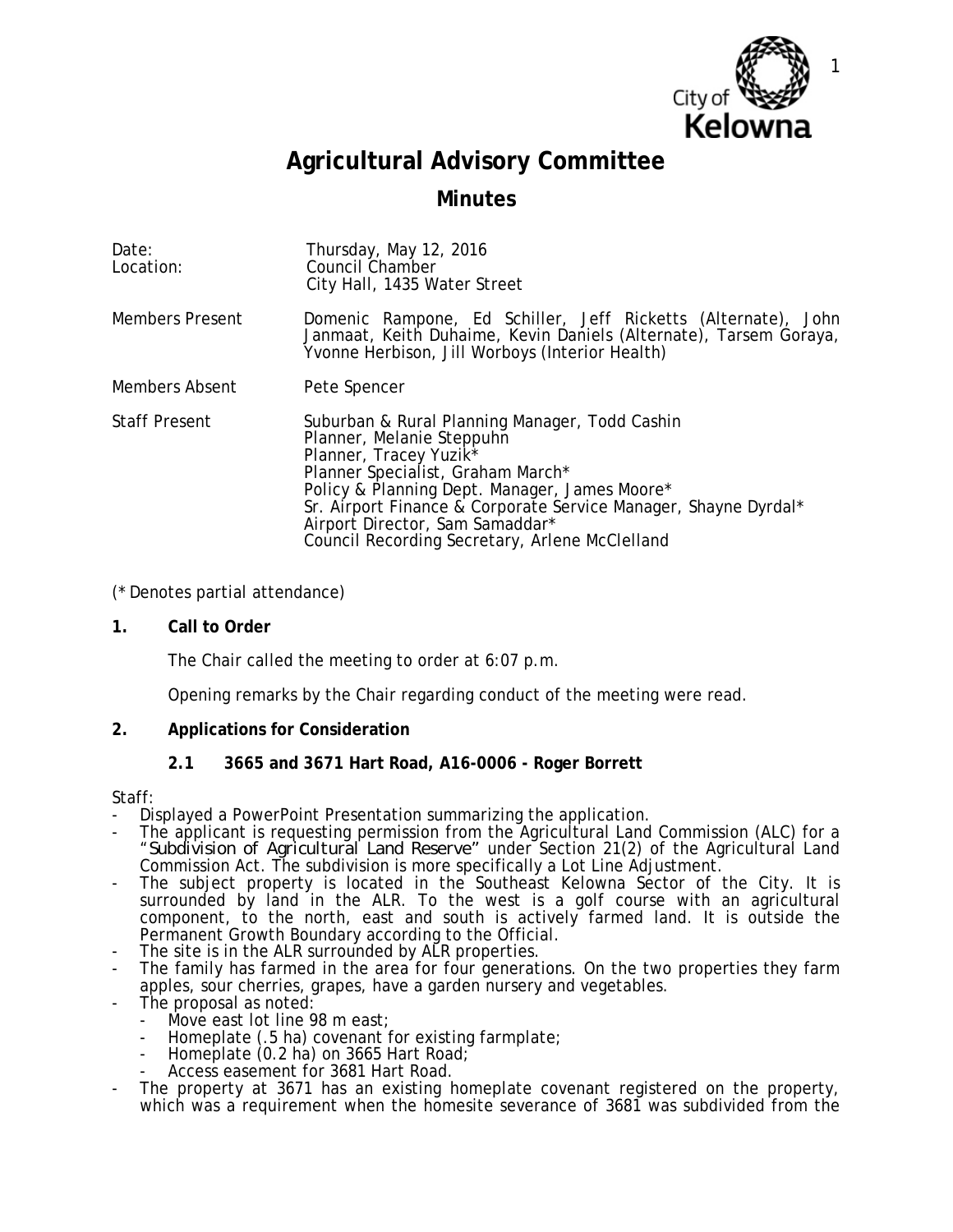property. The proposal would remove this covenant, and replace a farmplate covenant on the existing farmplate on the south edge. This farmplate includes the applicant's dwelling, his implement shed, and a bunkhouse which he currently uses to house his temporary workers. A No-build covenant would be placed on the remainder of 3671 Hart Road.

- In addition, the proposal includes the registration of a 0.2ha homeplate covenant along McCulloch Road. The size of this covenant is the same as that which would be removed from Hart Road. This size and location, being within 60 metres of the road, is consistent
- with Ministry of Agriculture bylaw standards.<br>City Council is asking the Agricultural Advisory Committee for your recommendation for this application with respect to the City of Kelowna and ALC regulations and policies. Considerations should be given to agriculture impacts as well as the potential impacts to surrounding agricultural parcels.
- The proposal would include the registration of an access easement through 3671 Hart Road, to access 3681 Hart Road, which is the lot of the homesite severance from 2010.
- Responded to questions from Committee members.

#### AAC/Staff Discussion:

- Staff clarified that the by moving the lot line 98 m east would negate the requirement of the current access agreement.
- AAC confirmed there would be no net loss in farmland due to this application.
- AAC confirmed with staff that the combined two properties totals 28.7 acres.
- The Chair clarified the history of ALC decisions on the subject property. Staff clarified that no additional houses have been built since homesite severance.

#### Roger Borrett, Applicant

Present and available for questions.

#### Moved By Yvonne Herbison/Seconded By Domenic Rampone

THAT the Agricultural Advisory Committee recommends that Council support an application to the Agricultural Land Commission under Section 21(2) of the Agricultural Land Commission Act for a "Subdivision of Agriculture Land Reserve at 3665 and 3671 Hart Road for a lot line adjustment.

Carried

#### ANECTDOTAL COMMENT:

The Agricultural Advisory Committee supported this application for "Subdivision of Agriculture Land" on this property and commented that there is no net loss of agricultural land and the farm is currently in operation.

# **2.2 3740 Casorso Road, A16-0002 - Urban Options Planning & Permits**

#### Staff:

- Displayed a PowerPoint Presentation summarizing the application.
- 
- Located in South Pandosy<br>Outside of Permanent Growth Boundary
- Responded to questions from AAC Members
- **Get PP from Tracey Yuzik**

AAC/Staff Discussion:

AAC confirmed that Neway Nursery & Landscaping leases the land and that approval has been provided by the land owners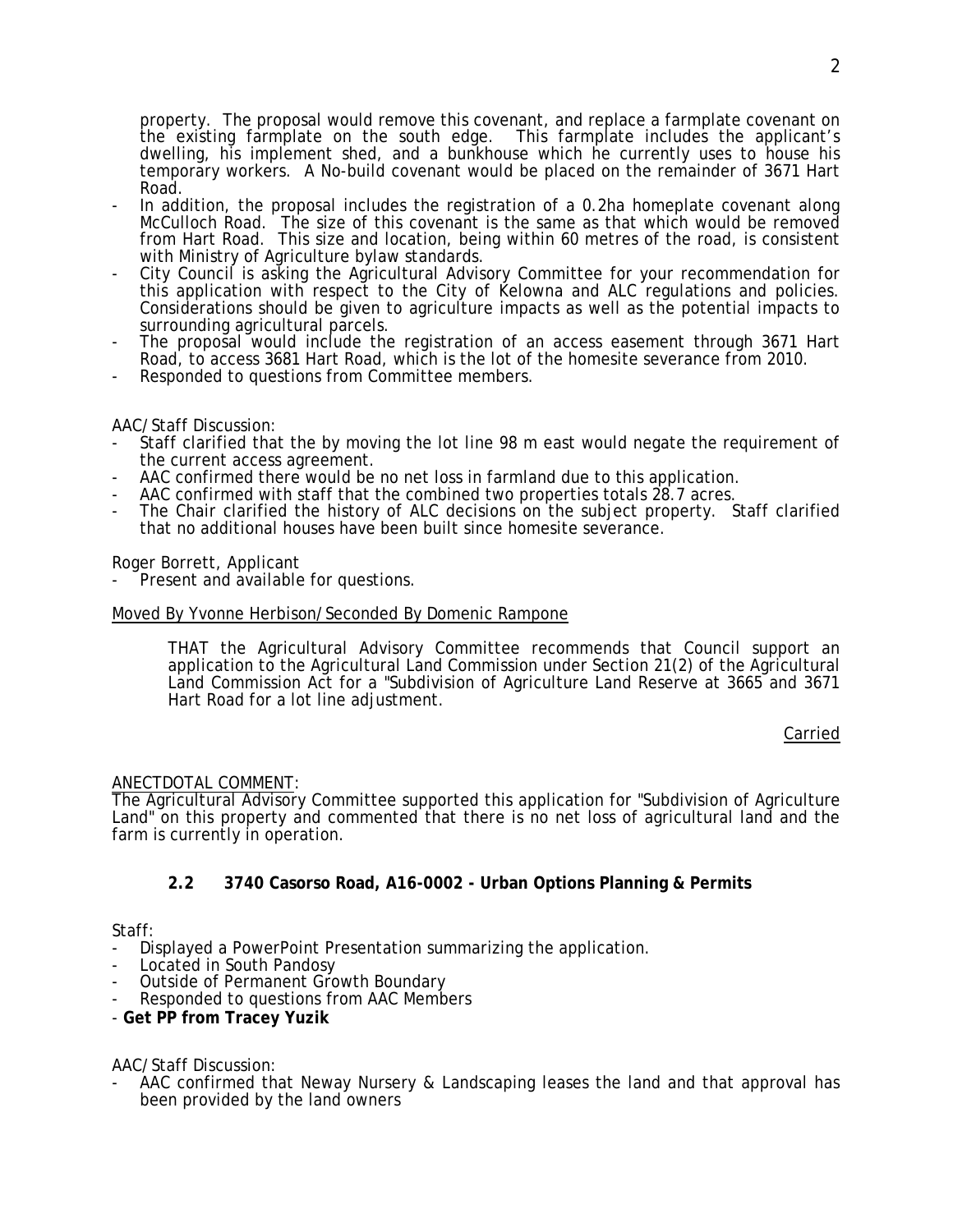- Staff advised that the creek does not encroach the property; this land is not identified as an official wetland area.
- AAC confirmed that there is compacted gravel in the north area of the property.

- Birte Decloux, Urban Option Applicant's Representative<br>- Displayed a PowerPoint Presentation summarizing the application.
- Landscape business has been licensed on the site since 2003.
- No complaints about the uses, or anything else, ever generated on the site.
- There is a symbiotic relationship between the nursery and the landscape business
- Over the 13 years that Neway has been located on the site many improvements have been made including; planting the boulevard with large trees; creating a ditch to collect the excessive water; naturalizing wetland areas and removing weeds.
- As well, gradual expansion of the nursery area as follows:
	- o 2006 increased nursery area to 1,500m (11% of the parcel) with some soil bins for wholesale sales;
	- $\circ$  2009 nursery expanded to 2,140m<sup>2</sup> (16% of the parcel) Rock bins were added to the site for wholesale sales;
	- o 2012 the main nursery area was expanded to include a larger sawdust area to heel in plants.
- **EXECUTE:**<br>The overall area of the nursery increased to 2,340 m<sup>2</sup> or 17.5% of the land.
- In 2016 changes have been ongoing; displayed photos of the property.
- Advised that gravel had been brought in due to the high water table.
- The applicant has worked hard to clean up the area and unsightly materials.
- The applicant is following recommendation from staff to place trees and landscape materials in mulch baskets and not in the soil.
- Displayed photos of nursery area showing soil storage and up potting.
- Supports agriculture with wholesales of nursery accounting for 21% of farm gate sales in 2004;
	- Site is close to urban area and easy for customer to purchase gardening needs.<br>Approximately 83% of a garden centres customers come from 8-24km radius;
	- Employees are local that have an aptitude for plants and agriculture; Independent local business that has operated here for over 13 years;
	-
	- Utilizes local sources materials such as Glenmore grow and Ogogrow;
	- A viable compliant business on the land reduces development pressure for other uses;
	- BC is the second largest producers of nursery stock in Canada and account for 31% of the national trade.

Glen Chora, Owner Neway Landscape & Irrigation Ltd., Gordon Drive

- Confirmed that most areas of the property being put into use and that there has been a major clean up on the property.
- Advised that the nursery and landscape business are both required for each to survive and to move forward.

AAC/Applicant Discussion:

- Applicant believes the benefit to agriculture is the expansion of the nursery function.
- Applicant commented that the intent was always to expand the nursery and propagate.
- Applicant advised that no work had been done on the drainage ditch as it is on city property.
- Applicant confirmed that that there had not been an application to ALC to bring soil on site.
- Applicant advised that the first greenhouse is set up however needs power and heat to the building. Future plan is to set up another greenhouse.
- Applicant confirmed the area is 100% cleaned and trailers have been removed.
- Applicant confirmed that landscape and nursery equipment is stored on this property.
- Applicant confirmed Business License states landscaping, gardening including sale shrubs.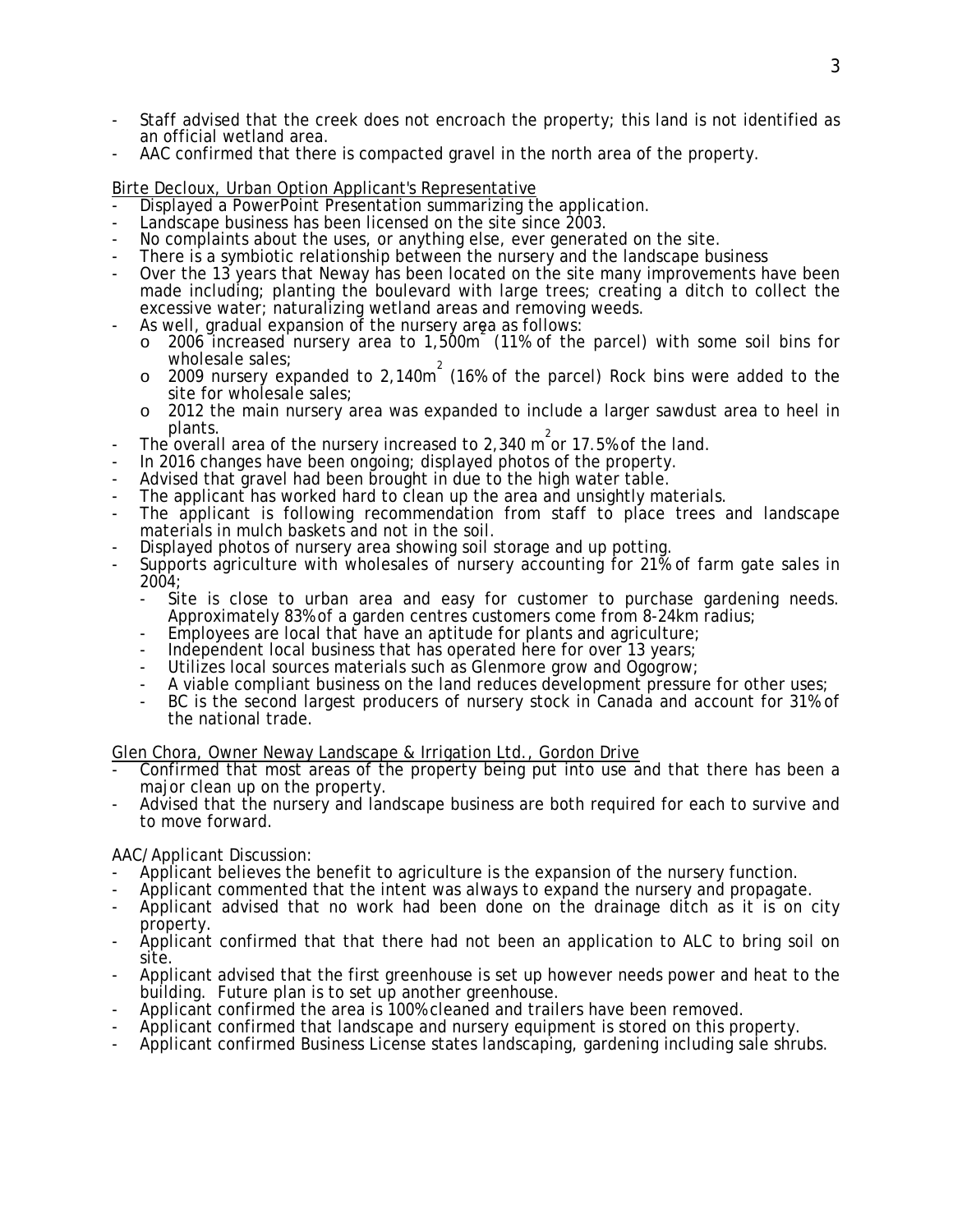Staff/Applicant Discussion:

- AAC raised concerns with other surrounding properties being non-compliant without proper permits for many years.
- Staff advised that the city has been aware of non-compliant activities in the Benvoulin / Casorso Corridor and Council directed staff to correct this. A Strategy Plan has been underway for one year and it has been quite successful.

#### Moved By Keith Duhaime /Seconded By Ed Schiller

THAT the Agricultural Advisory Committee recommends that Council support an application to the Agricultural Land Commission under Section 25 of the Agricultural Land Commission Act for "non-farm use" on the subject property at 3740 Casorso Road legalize an existing non-conforming nursery and landscape company and proposed nursery expansion.

#### **Defeated**

Domenic Rampone, Jeff Ricketts, John Janmaat, Kevin Daniels Tarsem Goraya, Yvonne Herbison - Opposed

### ANECTDOTAL COMMENT:

The Agricultural Advisory Committee did not support the request to legalize an existing nonconforming nursery and landscape company and proposed nursery expansion on this property, however, acknowledge that the applicant has done a lot to enhance the property. The Agricultural Advisory Committee raised concern with setting a precedent for others in the area that are non-compliant. The Agricultural Advisory Committee strongly encourages the Applicant to relook at the site and reconfigure in order to increase farmland; suggested the gravel operation be moved to the front of the property to increase the agriculture footprint.

The Agricultural Advisory Committee recommend more resources be put towards compliance enforcement.

#### **2.3 1555 Glenmore Road, 855 Packinghouse Road, 2250 & 2285 Galiano Road, ASP12-0001 - Troika Developments**

Staff:

- Displayed a PowerPoint Presentation summarizing the application.
- The purpose is to consider the merits of the draft Diamond Mountain Area Structure Plan (ASP), submitted by the applicant for review and comment.
- Seeking anecdotal comments, specifically regarding urban/agricultural interface; Stormwater management and second road access.
- Described the purpose of an Area Structure Plan.
- As part of the OCP 2030 update, Diamond Mountain designated as ASP area. On April 15, 2016 Troika submitted a draft ASP for review and comment.<br>The ASP area is generally bounded by:
- - City of Kelowna Glenmore Landfill to the north;<br>Roberts Lake to the east:
	-
	- Glenmore Road to the west and Scenic Road to the south
	- University of British Columbia, Okanagan (UBCO) is approximately 1.5 km to the east of Diamond Mountain
- The Diamond Mountain ASP lands is made up of four properties totaling 88.80 hectares (219.42 acres) zoned A1 – Agriculture; primarily undeveloped hillside site.
- Described the development concept as mixed-use neighbourhood with limited commercial and office areas. Multi-phase buildout with a total population of 2,000 people. Over 50% of site to remain as natural area.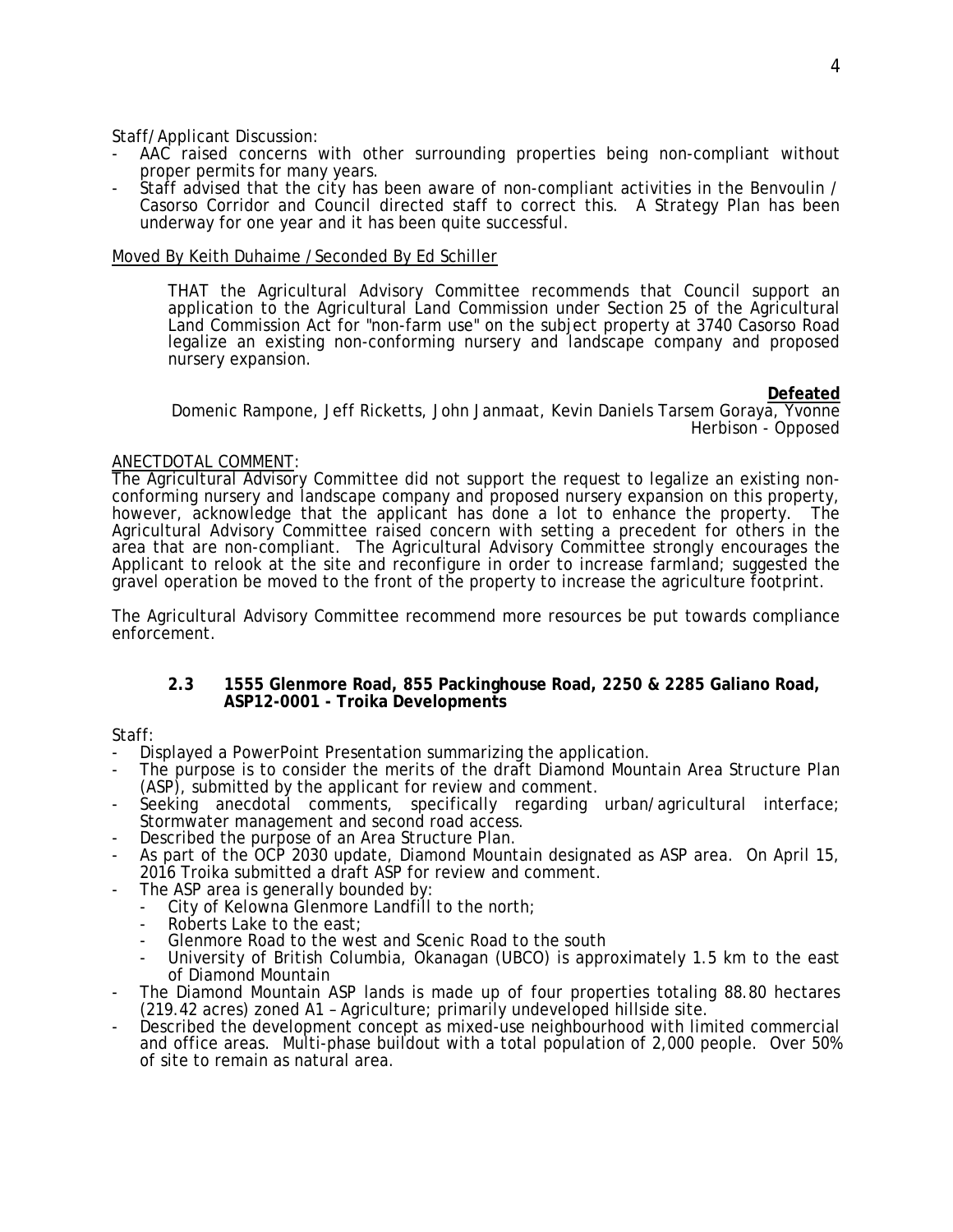- Diamond Mountain is a hillside development outside of the ALR. There are potential negative impacts to both agriculture and to Diamond Mountain resident (ie. noise, spray, general farm practices).
- Storm water management needs to meet City requirements; proposing a system of catch basins and pipes.
- Initially only one access into development off John Hindle Drive; second access to be required if additional development above ~400 units.
- Responded to questions from AAC Members.

#### AAC Comments:

- AAC confirmed that there are no details or decision made at this moment regarding the type of buffering.
- AAC suggested the Developer put up a bond for buffering.
- AAC suggested contacting the City of Abbottsford as they good documentation on how to incorporate corridors to separate development and agriculture. There could be nice public space separating development and agriculture.
- Raised concern regarding farmers burning every season; could pose a risk to have isolated development surrounded by agriculture.
- Suggested weed line along fence buffering be maintained.
- Shuttling large amounts of traffic is disruptive and congestive and suggested access off of Glenmore. Suggested an interchange or light to coordinate second road access plan.<br>Consider road design to minimize slope as there will be cyclists.<br>Suggested the proposed roadway be thought out with least impact to agricu
- 
- 
- Pleased that a garden space is being incorporated into the development.
- Recommended that a program be put in place to support farmers in return for the value the development receives from being surrounded by agriculture.

# Renee Wasylyk, Troika Developments

- Displayed photo of farms around the area.
- The landscape is quite steep; wherever it is not steep a buffer will be created. Want to enhance the area with buffering.
- There is 16 acres of agricultural uses; a blueberry farm and maple tree farm. Created 4 acres of community gardens. Also proposing a fruit stand.<br>Creating a trail system for people to walk to UBCO or the Airport.
- 
- There will always be a fence line when interfacing agricultural land with a berm in some areas. The goal is to enhance the interface with agricultural neighbours.
- Home sites will be long and narrow in size and will allow for a natural buffer. There are many evergreen trees along the edge and want to keep as many as possible.
- Working with the Tonn Family to expose the historical value of the area.

# AAC/Applicant Discussion:

- Applicant confirmed there is bonding in place now with the City for buffering.
- Applicant confirmed servicing assessment done by CTQ Consultants. Power will be coming from Glenmore Road and John Hindle but mostly from John Hindle for most of the infrastructure. This will be in place prior to development.
- Applicant commented that they would like all roads under 10% grade; roads onto the site must be good for walking, hiking, cycling, strollers, etc.
- Applicant advised the architectural guidelines will contemplate solar power for every single rooftop.
- Applicant confirmed there is no proposal for a cell tower as there is already cell service all over the mountain.
- AAC inquired about storm sewers and if storm water is treated on site. The Applicant advised that there are 7 ponds on site; outside of 100-year storm that will drain into catch basins.
	- **2.4 5269 Hwy 97, 4310, 4210 and 4130 Old Vernon Road, A16-0009 City of Kelowna (YLW)**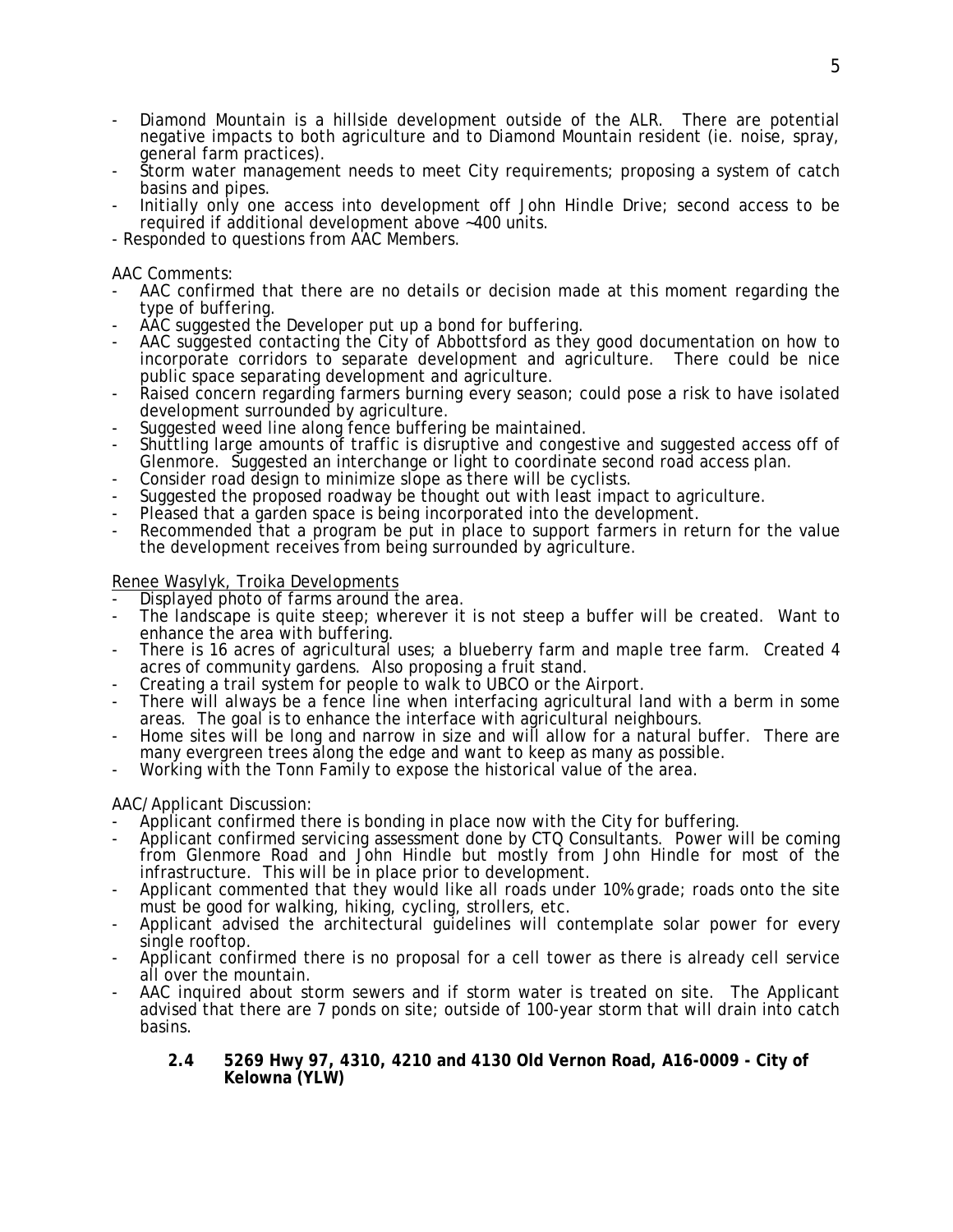Staff:

- Displayed a PowerPoint Presentation summarizing the application.
- The applicant is requesting permission from the Agricultural Land Commission under Section 30(1) of the Agricultural Land Commission Act for an exclusion within the ALR of the subject properties for airside commercial development to support airport services. The City of Kelowna property is actually under Section 29(1) of the ALC Act.
- The airport is within the Highway 97 Official Community Plan Sector of the City. The sites are within the ALR.
- There are ALR parcels predominantly to the east and south; to the north lies the airport, and the west across Highway 97 is the Airport Industrial Park, with some commercial uses.
- According to the Official Community Plan the future land uses of the subject property within the City of Kelowna is Public Service Utilities.
- According to the Regional District of Central Okanagan's(RDCO) Future Land Use Map the future and use of the subject properties within the RDCO is Agriculture.
- The City of Kelowna property has been identified in the 2025 Airport Master Plan as having a land use of Terminal Services.
- City Council is asking the Agricultural Advisory Committee for your recommendation for this application with respect to the City of Kelowna and ALC regulations and policies. Considerations should be given to agriculture impacts as well as the potential impacts to surrounding agricultural parcels.
- Responded to questions from AAC Members.

AAC/Staff Discussion:

- AAC inquired if the City could engage the old sawmill site and turn back into agriculture in lieu of removing productive farm land. Would like city to improve agriculture at their own expense and not taxpayers.
- Staff noted the Agrology report speaks to saving and salvaging topsoil from the site and providing to other ALR properties.

Shayne Dyrdale, Sr. Airport Finance & Corporate Service Manager

- Displayed a PowerPoint Presentation summarizing the application.
- Kelowna International Airport is requesting that four key pieces of airport land be excluded from the ALR for necessary aeronautical airside development.
- The Airport intends to use the ALR exempt properties for necessary future airside development and services that will support anticipated growth.
- Property to the east of the runway will create opportunity for additional airside infrastructure including fueling, maintenance and cargo.
- Property to the south of the terminal building will be used for the airport terminal complex expansion.
- Spoke to the Airport's support of Agriculture;
	- Okanagan Estate Wine Cellar is located in the departure area and offers a broad selection of wines, exclusively from Okanagan wineries with complimentary carry-on packages; future development plans for the departure area is a wine, craft beer and distillery bar; gifts of the Okanagan including valley artists displaying artworks, many of which are agriculture related.
	- The Airport has partnered with De Simone Farms to provide passengers with fresh, local in-season produce that they can take home with them; packaged in specially designed boxes that will fit easily under airplane seats or in overhead compartments.
	- As the Airport develops land, it intends to have all soil tested to determine whether it's of agricultural quality with the intent to transfer it to a local farm to improve it agricultural ability.
- The Airport provides advertising opportunities to agricultural-based businesses with signage positions throughout the airport.
- The Airport has a history of leasing Airport owned lands eligible for agriculture to farmers at a very reasonable rate for the production of hay and alfalfa.
- The Airport Connection Magazine is a free quarterly publication; past issues have featured agriculture related content and all issues provide a platform for agriculture-based businesses to purchase advertising space to target potential tourism customers.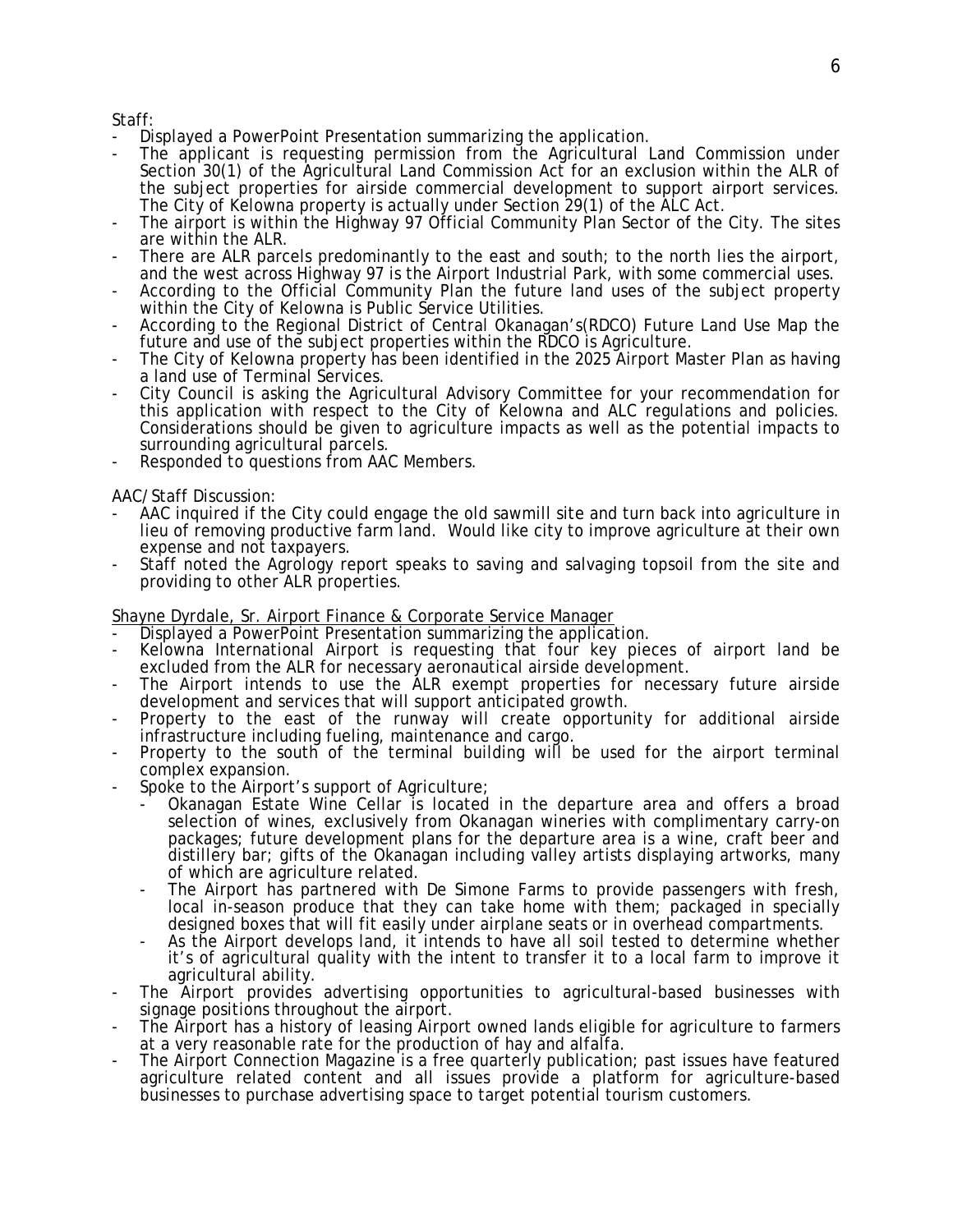- The Airport regularly sponsors and advertises in various local wine publications and events.
- Responded to questions from AAC Members

# AAC/Applicant Discussion:

- AAC commented that it appears the Airport mostly supports the wine industry with its advertising.
- The Applicant noted that the advertising is free and would definitely consider making other signs that highlight diversity in the community including both wineries and farmers.
- The Applicant noted that they're hoping the Farm to Flight program becomes something very unique and will be providing produce/fruit from a variety of local farms.
- The Applicant advised that the Airport also has the ability to bring in seasonal farm workers in a more direct route.
- AAC commented that it is a huge help to Orchards to have the farm help workers flown direct to Kelowna.
- The Applicant advised that with the potential for larger planes in the future, the opportunity for direct overseas flights will exist. Direct cargo can also cut the time of produce/fruits being transported by ground transportation.
- The Applicant advised that the runway end safety area has to be extended to the south due to new regulations.
- The Applicant advised that the landing instruments will be moved further to the south, the system has to have an area free to transmit the signal and the signal will not clear the mountains.
- AAC commented that airports are a critical part of transportation infrastructure and that there is a great link between airport and ground transportation. Linkage from the Airport to Downtown would be a benefit to agriculture and reduce the pressure of traffic.

# Moved By Keith Duhaime/Seconded By Domenic Rampone

THAT the Agricultural Advisory Committee recommends that Council support the exclusion from the Agricultural Land Reserve under Section 30(1), 29(1) of the ALC Act of the subject properties 5269 Highway 97 N, 4310, 3210 and 4130 Old Vernon Road in order to provide airside commercial development to support airport services.

# **Carried**

# ANECTDOTAL COMMENT:

The Agricultural Advisory Committee supported the "Exclusion of Agriculture Land" on this property, however, encourage the Airport branding activities, including for example, art installations or advertising opportunities, to recognize full diversity of agriculture in Kelowna. The Agricultural Advisory Committee recommend that the soil recovered to help sites that are degraded and not just assist one individual farmer.

The AAC also recommends that the City of Kelowna prepare an overall mitigation plan for infrastructure and public service projects that require ALR land, that provides a benefit to agriculture off site and to the broader agricultural community as a whole. This could include replacing land to benefit of agriculture, water improvements, soil improvement initiatives, weed control and research collaborations.

# **3. Minutes**

# Moved By Domenic Rampone/Seconded By Yvonne Herbison

THAT the Minutes of the April 14,2016 Agricultural Advisory Committee meeting be adopted.

**Carried**